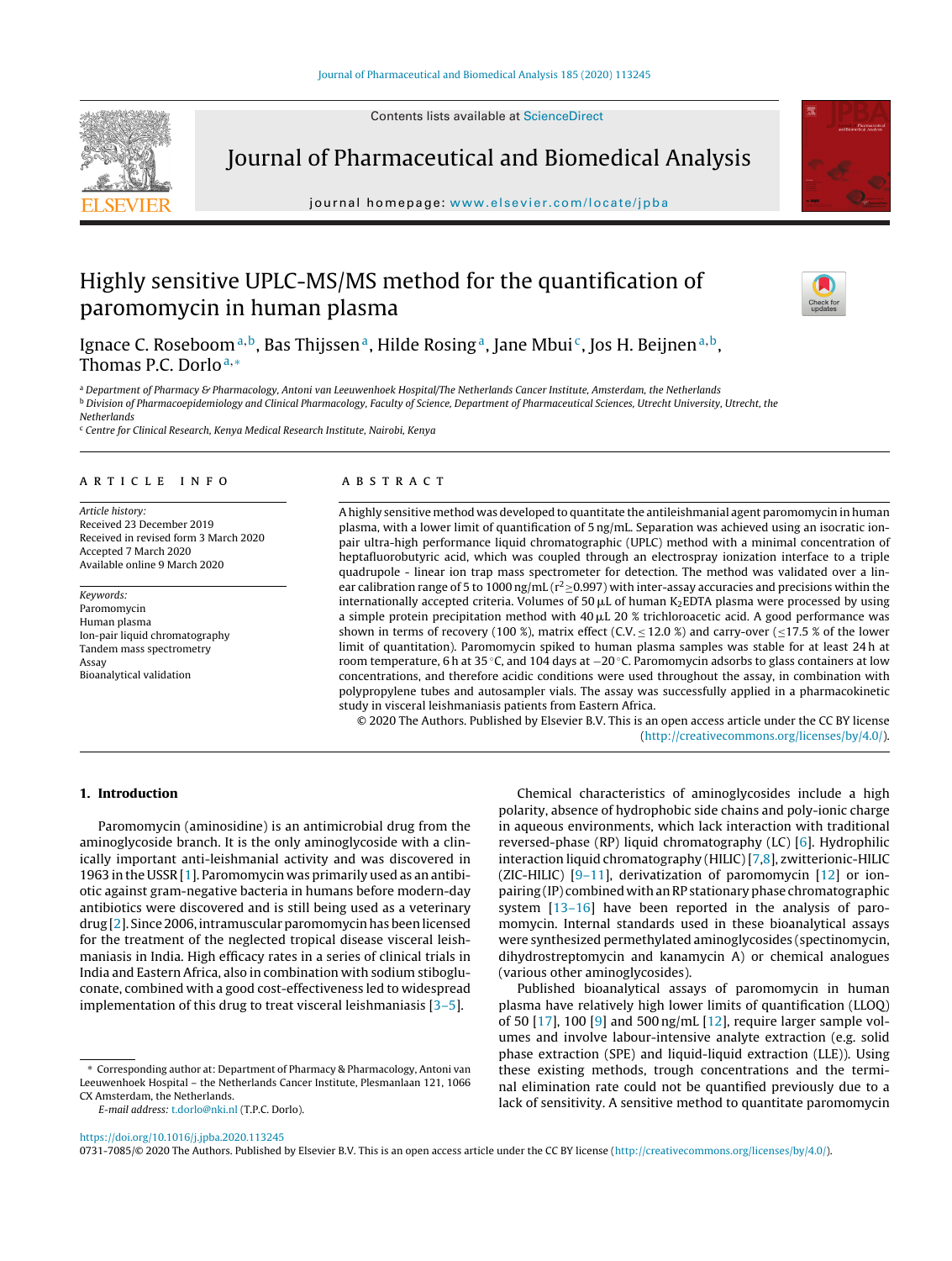<span id="page-1-0"></span>in human plasma is therefore required to adequately perform pharmacokinetic studies to improve paromomycin-based dosing regimens, particularly in combination therapies. Other liquid chromatography coupled to tandem mass spectrometry (LC–MS/MS) bioanalytical assays quantifying paromomycin have been reported for use in residue analysis in food such as meat [\[7,11,13–16,18,19\],](#page-7-0) milk [[7,10,11,14,19\],](#page-7-0) and honey [\[10,19\]](#page-7-0) samples or pre-clinical in mice plasma [[8\].](#page-7-0)

The aim of the current investigation was to develop a sensitive and simple method for the quantification of paromomycin in human plasma using a small volume of human plasma and validate it according to current EMA and FDA guidelines [\[20,21\].](#page-7-0) To our knowledge, this is the first paromomycin bioanalytical assay fulfilling these requirements and using a stable isotopically labelled internal standard (IS) instead of a chemical analogue. The LLOQ of the assay is 5 ng/mL using only 50 µL of human plasma.

# **2. Materials and methods**

## 2.1. Chemicals

Paromomycin sulfate and internal standard (multiple deuterated paromomycin acetic acid) were both purchased from Toronto Research Chemicals (North York, Ontario, Canada). The deuteriumlabel in the deuterated paromomycin IS varied between  $0(D_0)$  and  $7(D_7)$  deuterium atoms, with the following distribution:  $D_0$  0.13 %;  $D_1$  0.53 %;  $D_2$  2.47 %;  $D_3$  8.77 %;  $D_4$  18.13 %;  $D_5$  22.23 %;  $D_6$  20.60 %;  $D_7$  13.62 % according to the certificate of analysis. Methanol, formic acid, acetonitrile (ACN) and water (ULC grade) were bought from Biosolve Ltd (Valkenswaard, The Netherlands). Trichloroacetic acid (TCA) (99.5 %) was supplied by Merck Chemicals B.V. (Amsterdam, the Netherlands), heptafluorobutyric acid (HFBA) solution (0.5 M) was from Sigma-Aldrich (Zwijndrecht, the Netherlands). Distilled water used for sample preparation came from B. Braun Medical (Melsungen, Germany). Blank human dipotassium ethylenediaminetetraacetic acid ( $K_2$ EDTA) plasma was obtained from BioIVT (West Sussex, United Kingdom).

#### 2.2. Stock solutions and working solutions

Paromomycin stock solutions with a concentration of 0.1 mg/mL (free base) were made in water. Paromomycin stock solutions were separately made for calibration standards and quality control (QC) samples. The stock solutions were diluted in water to obtain working solutions. A stock solution of internal standard was prepared in water with a concentration of 1 mg/mL for the sum of all deuterated paromomycin. The working solution of IS (WIS) was made from dilution of IS stock solution in water to a concentration of 111 ng/mL D5-paromomycin. The certificate of analysis of deuterated paromomycin estimated the amount of  $D_5$ -paromomycin in the sum of total deuterated paromomycin at  $22.23$  %. D<sub>5</sub>-paromomycin is the most abundant isotope form in the deuterated paromomycin mixture. Stock and working solutions were stored at −20 ◦C.

#### 2.3. Calibration standards, quality control samples

Calibration samples were prepared in a batch prior to validation. The stability of the samples was determined afterwards. Forty μL of working solution is spiked to 760 μL blank human plasma and aliquots of 50  $\mu$ L were made. QC samples were prepared in batches before storing at  $-20\,^{\circ}$ C in aliquots of 50  $\mu$ L. The stability of these QC samples was tested afterwards with freshly prepared QC samples. Seven non-zero calibration standards were used in the development of this assay. Calibration standards were prepared in concentrations of 5, 10, 25, 50, 100, 500 and 1000 ng/mL with QC samples at concentrations of 5, 15, 300 and 800 ng/mL for QC-LLOQ, QC-LOW, QC-MID, and QC-HIGH, respectively.

## 2.4. Sample preparation

Human plasma samples (calibration, QC or unknown) were thawed prior to preparing the samples for analysis, aliquots (50  $\mu$ L) were transferred into 1.5 mL polypropylene reaction tubes. Ten  $\mu$ L of IS working solution was spiked to the aliquots except to the double blank before vortex mixing. Plasma proteins were precipitated by the addition of  $40 \mu$ L of 20 % (w/v) TCA in water. The samples were vortex mixed and centrifuged at 23,100g for 5 min in a cooled down environment set at 5 °C. Fifty  $\mu$ L of clear supernatant was then transferred to a 1.5 mL polypropylene reaction tube and 50  $\mu$ L distilled water was added to the samples to dilute 1:1 (v/v) yielding a TCA concentration of  $4\%$  (w/v) in the final extract. The final extracts were vortex mixed and transferred to polypropylene autosampler vials prior to analysis.

### 2.5. LC equipment and conditions

The chromatographic system used was a UPLC LC-30AD pump with an inline degasser connected to a UPLC LC-30AMCP autosampler, set at  $4^\circ$ C and CTO-20AC column oven (Nexera X2 series, Shimadzu Corporation, Kyoto, Japan). Chromatographic separation was achieved using an Acquity UPLC HSS T3 analytical column (Waters, Milford, MA, USA; 150 mm x 2.1 mm ID, 1.8  $\mu$ m particles). The column temperature was kept at  $40^{\circ}$ C. The purge and strong wash solvent used was 0.1 % formic acid in water/methanol (50:50,  $v/v$ ). The eluent consisted of 5 mM HFBA in water/ACN (7:3,  $v/v$ ) mixture (3.5 mM HFBA in the mixture), at an isocratic flow rate of 0.4 mL/min.

## 2.6. MS equipment and conditions

Detection of paromomycin was performed using a QTRAP 6500 (Sciex, Framingham, MA, USA) quadrupole - linear ion trap MS equipped with a turbo ionspray interface operating in positive ion mode. The mass spectrometer and ionization conditions were optimized to obtain maximal sensitivity for the analyte. The following settings were used: ion source voltage at 5500V, ion source temperature at 500 $\degree$ C; ion source gas 1 at 60 psi (4.1 bar); ion source gas 2 at 40 psi (2.8 bar), curtain gas at 25 psi (1.7 bar) and collision gas at 10 psi (0.69 bar). Multiple reaction monitoring (MRM) mode was performed to quantify paromomycin [M+H]<sup>+</sup> using the transition of  $m/z$  616.6  $\rightarrow$  163.1 and the deuterated paromomycin (IS) with  $m/z$  621.6  $\rightarrow$  165.1 ([Fig.](#page-2-0) 1). Data acquisition and processing were performed with Analyst<sup>TM</sup> software (Sciex, version 1.6.2).

#### 2.7. Validation procedures

The validation of the assay was performed using the current EMA and FDA guidelines for the validation of bioanalytical assays in plasma [\[20,21\].](#page-7-0) The assay was validated for linearity, LLOQ, accuracy and precision, dilution integrity, carry-over, selectivity, matrix effect, recovery and stability under various conditions.

#### 2.7.1. Calibration model and lower limit of quantitation

Seven non-zero calibration standards ranging from 5 to 1000 ng/mL were prepared in duplicate for each run in three separate validation runs. Linear regression was performed on the analyte peak area/IS peak area ratio versus nominal analyte concentration (x), weighted by a weighting factor of  $1/x^2$ . The deviations from the mean for each non-zero calibration standard should be within  $\pm$ 15 % ( $\pm$ 20 % for the LLOQ) for a minimum of 75 % of the non-zero standards.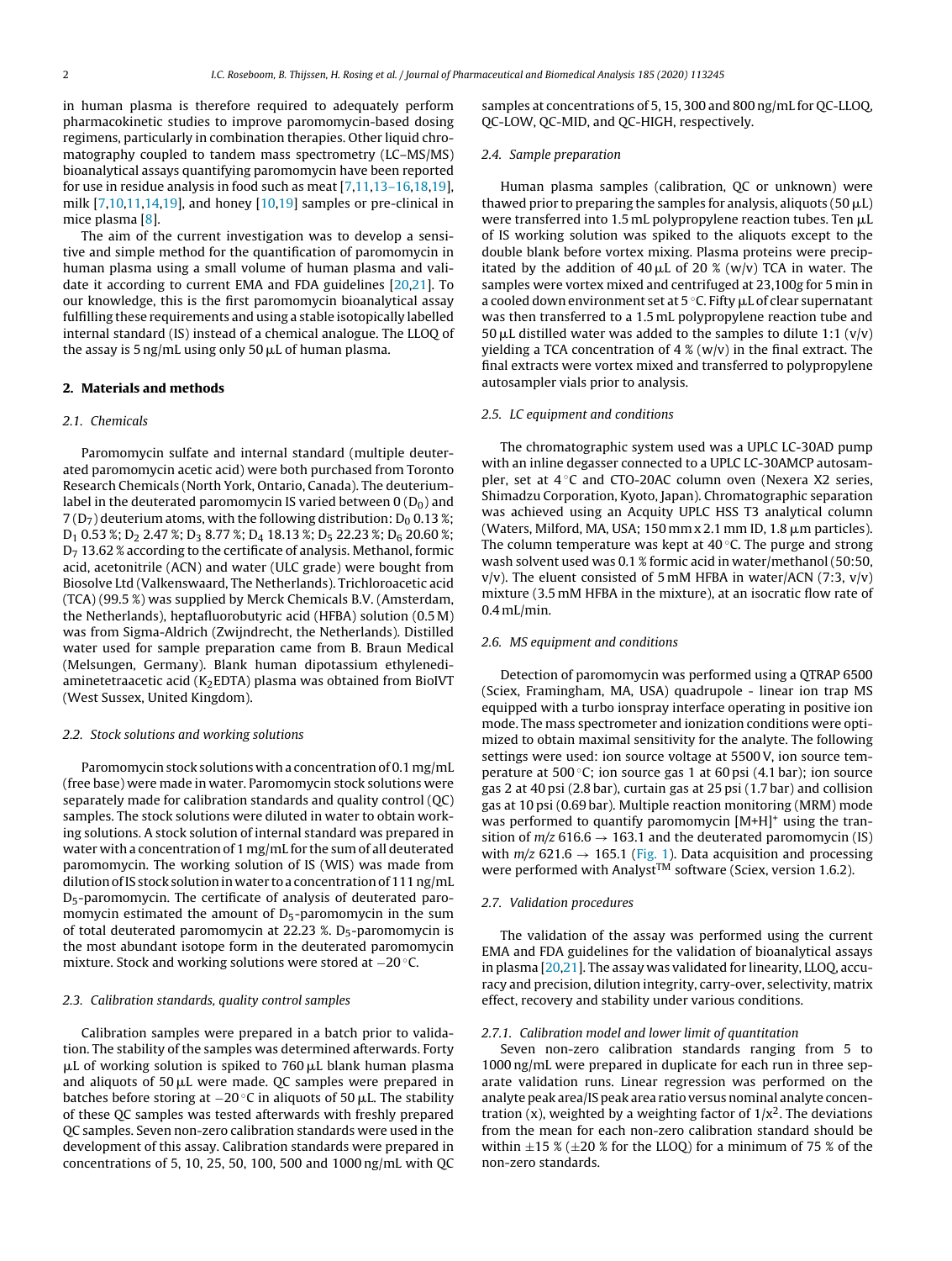<span id="page-2-0"></span>

**Fig. 1.** The chemical structure of paromomycin, including the proposed fragmentation pattern and the mass-over-charge  $(m/z)$  of the monitored product ion. The fragmentation pattern is indicated by an arrow.

#### 2.7.2. Accuracy and precision

Intra-and inter-assay accuracy and precision were determined by analyzing five replicates of QC samples in three separate validation runs at the LLOQ (5 ng/mL), low (15 ng/mL), mid (300 ng/mL) and high (800 ng/mL) levels. The concentration of each sample was determined using the calibration standards prepared and analyzed in the same batch. The accuracies were expressed as the bias from the nominal concentration and precision was calculated as the coefficient of variation (CV %). The intra-assay bias (%) is the bias of the mean measured concentration per analytical run as compared to the nominal concentration. The inter-assay bias (%) is the bias of the mean measured concentration in three analytical runs compared to the nominal concentration. The inter-run precision was calculated by performing a one-way ANOVA. The accuracy values should be within  $\pm$ 15 % ( $\pm$ 20 % at the LLOQ) and precision  $\leq$ 15 %  $\leq$  20 % for the LLOQ).

#### 2.7.3. Carry-over

Carry-over was assessed by injecting two double blank samples after the upper limit of quantification (ULOQ, 1000 ng/mL) of the calibration standards. The peak areas at the retention times of the analyte and its internal standard detected in the double blank samples were compared to themeanarea ofthe analyte and the IS infive QC-LLOQ samples. The carry-over was assessed in three separate validation runs. The peak areas in the double blank samples compared to the QC-LLOQ samples should be  $\leq$ 20 % for paromomycin and  $\leq$  5 % for the IS.

### 2.7.4. Specificity and selectivity

Specificity and selectivity were evaluated in blank  $K_2$ EDTA human plasma batches from six different individuals. Co-eluting peaks at the retention time of the analyte and IS from endogenous interferences were assessed in double blanks and compared to the LLOQ samples from each individual batch. The peak areas in the double blank samples should be  $\leq$ 20 % compared to the peak areas of the LLOQ samples in each batch and  $\leq$ 5 % for the IS. The bias of the LLOQ samples should be  $\pm 20$  % in at least 4 of the 6 human plasma batches. Cross analyte/IS interferences were determined by spiking the analyte at the ULOQ concentration and separately the IS at the IS level. Interference of paromomycin with the IS should be ≤5 % (peak area) and the interference of the IS with paromomycin should be  $\leq$ 20 % of the analyte peak area compared to the LLOQ samples.

#### 2.7.5. Matrix effect and recovery

Matrix effect and recovery of the assay were determined using blank  $K_2$ EDTA human plasma batches from six individuals at two QC levels (QC-LOW and QC-HIGH). The absolute matrix effect factor was calculated as the analyte or IS peak area ratio between these QC samples (matrix present) and matrix absent samples at similar concentration levels. Furthermore, the IS-normalized matrix effect factor was calculated as the ratio between the absolute matrix effect factor of paromomycin and IS. The IS-normalized matrix factor value is accepted  $\leq$ 15 %. Matrix present samples were prepared by spiking QC working solutions to extracted blank plasma samples. The sample preparation recovery was calculated as the ratio between peak areas of the processed QC samples and spiked matrix samples.

## 2.7.6. Dilution integrity

Dilution integrity was determined in five-fold by applying a tenfold, fifty-fold, and hundred-fold dilution of spiked human plasma samples at a concentration of 5000 ng/mL (5 times the ULOQ). Dilution was performed using blank human  $K_2$ EDTA plasma. The accuracy and precision were determined with acceptance criteria of  $\pm$ 15 % bias and  $\le$ 15 % CV %, respectively.

#### 2.7.7. Stability

Short-term stability in human plasma at QC-LOW and QC-HIGH concentrations was evaluated for 6 and 24 h at 2−8 ◦C, room temperature and 35 ◦C (simulated room temperature in tropical regions, in view of future pharmacokinetic studies). Additionally, stability was evaluated infinal extracts at 2−8 ◦C, stock solution and working solutions at −20 ◦C. Long-term stability in human plasma at QC-LOW and QC-HIGH concentrations stored at −20 ◦C was evaluated for atleast 104 days. The stability after 4 freeze/thaw cycles in human plasma was determined. One freeze/thaw cycle consisted of unassisted thawing at room temperature and subsequently freezing at −20 ◦C for at least 12 h straight. The acceptance criteria for the precision and accuracy for the human plasma QC samples and final extracts were  $\leq$ 15 % CV and  $\pm$ 15 % bias, respectively, while for stock and working solutions these were  $\leq$  5 % CV and  $\pm$  5 % bias, respectively.

## 2.8. Clinical application

This bioanalytical assay was developed to support paromomycin pharmacokinetic studies in visceral leishmaniasis patients. Human plasma  $K_2$ EDTA samples from visceral leishmaniasis patients were collected in a clinical trial conducted in Kacheliba Sub County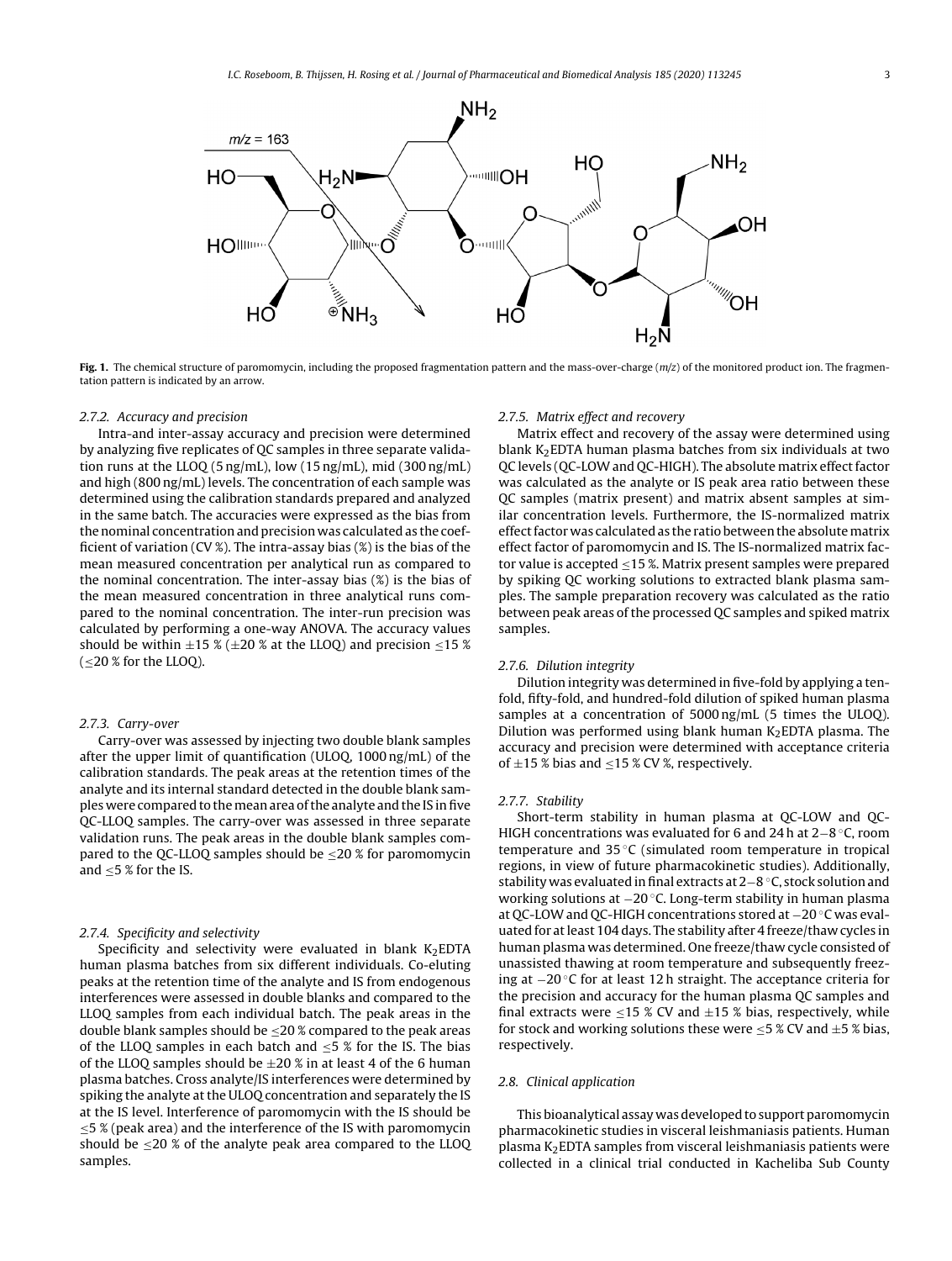

Fig. 2. MS spectrum of paromomycin (A) and its product-ion spectrum (m/z 616.6), MS spectrum of D<sub>5</sub>-paromomycin C) and its product-ion spectrum (m/z 621.6).

Hospital, Kenya. Ethical approval was granted by all relevant institutional and national ethical review committees. Patients were treated with intramuscular injections of 20 mg/kg paromomycin q.d. for 14 days. Plasma samples were taken on day 1 and 14 prior to paromomycin treatment, and after 1, 2, 4/8 and 24 h after administration. Written informed consent was obtained. At scheduled time points, a 2 mL blood sample was obtained via venipuncture. Blood samples were anticoagulated in  $K<sub>2</sub>EDTA$  containing tubes and plasma was obtained by centrifugation at approximately 2000g at room temperature. Separated plasma was immediately (within 60 min of collection) stored at −20 ◦C. The human plasma samples were eventually transported on dry-ice to the bioanalytical laboratory of The Netherlands Cancer Institute. The human plasma samples were further processed as described in section [2.4.](#page-1-0)

## **3. Results and discussion**

#### 3.1. Development

#### 3.1.1. Sample preparation

Various sample preparation methods, including protein precipitation, were tested during the development of the bioanalytical assay. Protein precipitation is often performed using organic solvents e.g. ACN and methanol in combination with LC–MS/MS analysis. Paromomycin showed poor solubility in various organic solvent mixtures, therefore a polar protein precipitant agent was desired. Protein precipitation using TCA, a highly acidic and ionic chemical, showed an increase in recovery and sensitivity, as well as a low background noise compared to other precipitants. Given the substantial improvements, TCA was chosen as protein precipitant. Systematically increasing the concentration of TCA in water, starting from 10 % (w/v) to 20 % (w/v), showed the highest precipitation potential around a concentration of 20 % TCA in water  $(w/v)$ . Dilution of the final extract resulted in an increase of retention through HFBA ion-pair mechanisms on the stationary phase of the column. Dilution of the final extract with water  $(1:1, v/v)$  was

implemented to gain a constant retention time and to avoid solvent effects, yielding a TCA concentration of  $4\%$  (w/v) in the final extract.

## 3.1.2. Chromatography and mass spectrometry

Previously reported methods for the quantification of paromomycin and other aminoglycosides have already indicated challenges regarding the LC-system. Aminoglycosides are highly polar, do not contain any hydrophobic groups, and exhibit a multiple ionic state, which results in poor retention using conventional reversed-phase methods. Ion-pair or HILIC are the most commonly applied methods to solve retention problems for aminoglycosides. We evaluated the use of a zwitterion-HILIC column, but paromomycin did not elute well resulting in broad peaks and poor peak shapes and thus poor sensitivity. Ion-pair chromatography using HFBA combined with the use of an aqueous C18 UPLC column improved analyte retention and provided an acceptable peak shape. Subsequently, the modifier percentage (ACN) in the eluent was optimized and the minimal required amount of ion-pairing agent HFBA (3.5 mM) was established to obtain stable retention of the analyte with minimum matrix effects of the ion pairing reagent. Isocratic elution was desirable in order to prevent the conditioning of the column with the ion-pair reagent after each injection, which reduced the required run time substantially. After analysis of a batch of samples, the LC–MS/MS system was flushed using 0.1 % formic acid in water-methanol (50:50,  $v/v$ ) to prevent accumulation of HFBA. The LC system was equipped with an ESI interface operating in positive ion mode connected to an ultra-sensitive quadrupole linear ion trap (QTRAP 6500, Sciex)mass spectrometer. Single charged paromomycin [M+H]<sup>+</sup> with a Q3 mass transition at  $m/z$  616.6  $\rightarrow$  163.1 for paromomycin and  $m/z$  621.6  $\rightarrow$ 165.1 for the  $D_5$ -paromomycin IS (Fig. 2) were monitored. Considering the aim to develop a method with improved sensitivity, the bioanalytical range was determined by the lowest quantifiable concentration with an acceptable signal to noise ratio (5 ng/mL) and the corresponding ULOQ at which linearity of the calibration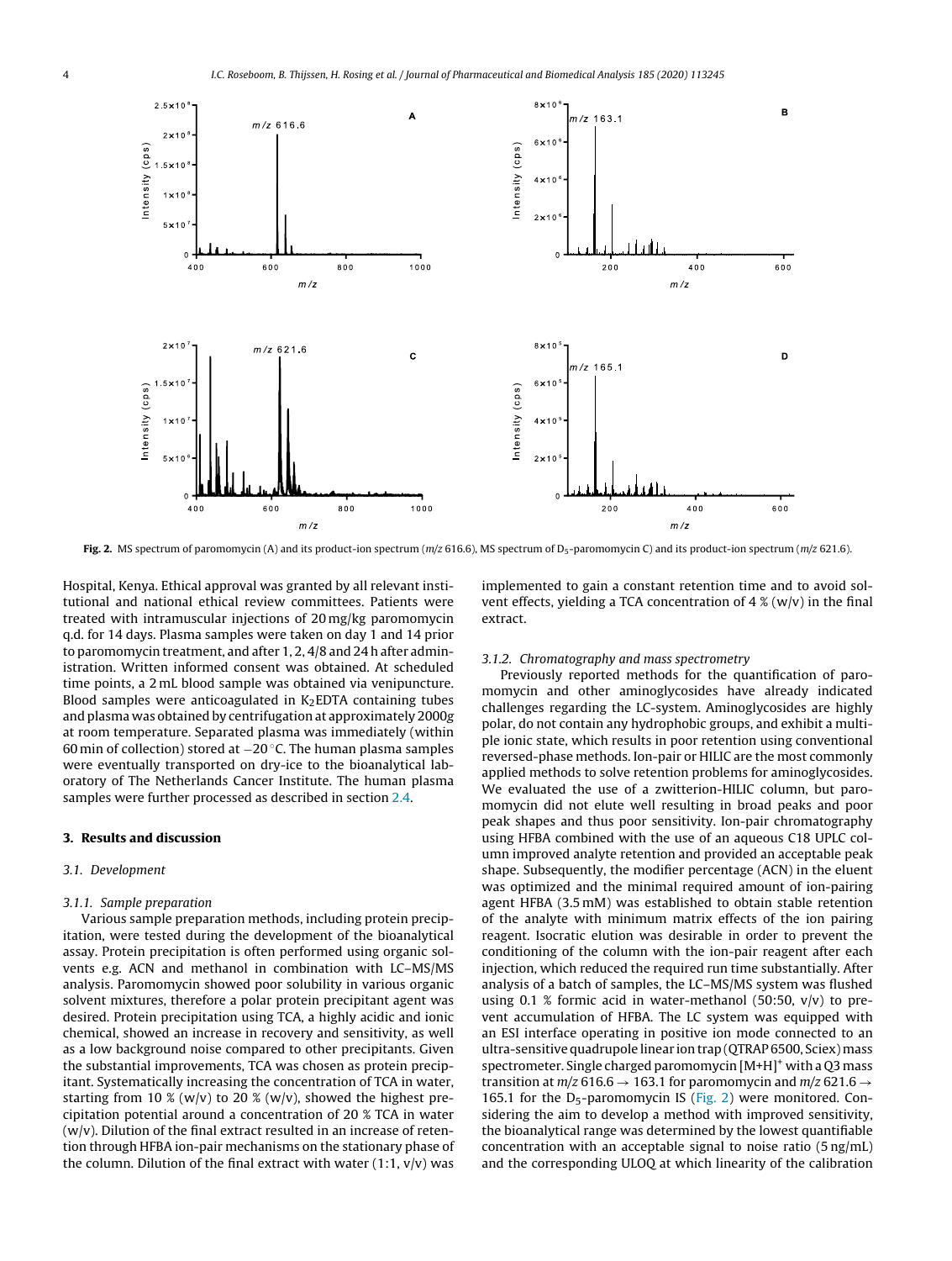

Fig. 3. Representative MRM chromatograms of processed human plasma samples. A: double blank (CAL 0/0), B: blank (CAL 0, containing 111 ng/mL internal standard), C: LLOQ (5 ng/mL paromomycin and 111 ng/mL internal standard) and D: ULOQ (1000 ng/mL paromomycin and 111 ng/mL internal standard).

curve was not compromised (1000 ng/mL). Above 1000 ng/mL the linearity of the bioanalytical range was highly compromised. Representative chromatograms of double blank, blank, LLOQ and ULOQ samples are shown in Fig. 3 for paromomycin and its internal standard.

## 3.2. Validation procedures

#### 3.2.1. Calibration model

Calibration standards were analyzed in duplicate in three separate analytical runs. The reciprocal of the squared concentrations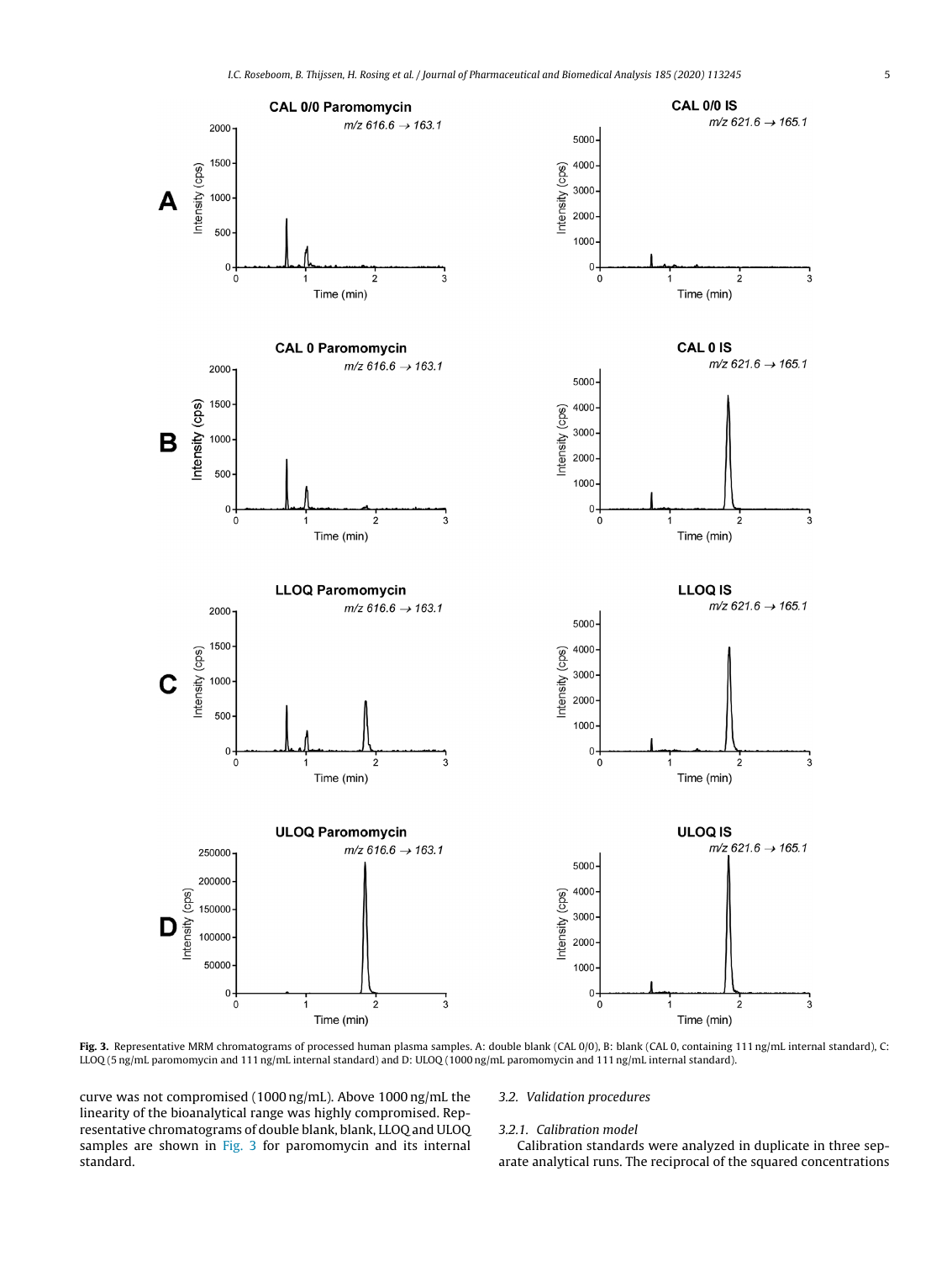#### **Table 1**

Assay performance data for paromomycin. Accuracy and precisions were established in 3 analytical runs and each run contained 5 replicates per tested concentration.

| Nominal paromomycin concentration (ng/mL) | Intra-run bias $(\%)$ | Inter-assay bias (%) | Intra-run precision $(\%)$ | Inter-assay precision (%) |
|-------------------------------------------|-----------------------|----------------------|----------------------------|---------------------------|
|                                           | 12.5-16.6             | 1 J.I                | $2.3 - 3.6$                | 1.4                       |
|                                           | $0.7 - 4.0$           | 2.0                  | $1.4 - 4.0$                | 1.1                       |
| 300                                       | $3.5 - 5.6$           | 4.6                  | $1.3 - 4.3$                |                           |
| 800                                       | $3.1 - 8.3$           | b. I                 | $2.0 - 2.8$                | د.ء                       |

<sup>a</sup> No significant additional variation was found due to the performance of the assay in different batches.

#### **Table 2**

Matrix factor and sample preparation recovery data for paromomycin.

| Nominal paromomycin concentration (ng/mL) | Matrix Factor Analyte | <b>Matrix Factor IS</b> | IS-normalized Matrix Factor | Sample Preparation Recovery |
|-------------------------------------------|-----------------------|-------------------------|-----------------------------|-----------------------------|
| <b>LJ</b>                                 | 1.02                  | 0.9                     | 1.12                        | 09.3،                       |
| 800                                       | 0.89                  | 0.79                    |                             | 100.1%                      |

 $(1/x<sup>2</sup>)$  was used as a weighting factor to obtain a constant bias over the validated concentration range. A linear fit with correlation coefficient ( $r^2$ ) of  $\geq$ 0.997 was obtained in three individual runs. The bioanalytical assay was linear over the range (5−1000 ng/mL) with accuracies of  $\leq$ 5.7 % for all calibration standards. The LLOQ was established at 5 ng/mL, exhibiting a minimum signal to noise ratio of 8:1.

## 3.2.2. Accuracy and precision

The assay performance data for paromomycin are summarized in Table 1. The performance at the QC-LOW, QC-MID and QC-HIGH levels were  $\pm 6.1$  % and  $\pm 8.3$  % for inter- and intra-assay accuracy, respectively, and ≤2.3 % and ≤4.3 % for inter- and intra-assay precision, respectively. At the LLOQ level the inter- and intra-assay accuracies were 15.1 % and  $\pm$ 16.6 %, respectively, while the interand intra-assay precisions were  $1.4$  % and  $\leq$ 3.6 % respectively. The accuracy and precision data met the specified acceptance criteria.

#### 3.2.3. Carry-over

Carry-over was determined by comparing the peak area present in the first double blank sample following an ULOQ sample to the mean peak area of LLOQ samples in two-fold. The carry-over in three validation runs was  $\leq$ 17.5 %, which is within the acceptance criteria of  $\leq$ 20 %.

#### 3.2.4. Specificity and selectivity

Selectivity in 6 individual human plasma batches was determined at the blank and LLOQ levels. The maximum interference co-eluting with paromomycin at the LLOQ level was 3.2 % for paromomycin and there was no interference present at the retention time of the IS. The accuracy of paromomycin at the LLOQ level was also established for all six human plasma batches with a deviation of ≤13.2 % compared to the nominal concentration. Cross analyte/IS interference was determined. Paromomycin spiked at ULOQ level to human plasma did not show any interferences in the IS. The IS interference at the paromomycin mass transition shows 7.1–13.5 % interference. These interferences were well within the acceptance criteria.

# 3.2.5. Matrix effect and recovery

Absolute matrix effect factors for both analyte and IS were calculated based on QC-LOW and QC-HIGH concentrations in matrix present andmatrix absent samples. The IS-normalizedmatrix effect factor were 12.0 % and 10.3 % for QC-LOW and QC-HIGH levels, respectively (Table 2). The sample preparation recovery at QC-LOW and QC-HIGH concentrations varied between 100.1 % and 109.3 %, reflecting the recovery of paromomycin after the sample pretreatment procedure.

#### 3.2.6. Dilution integrity

Concentrations above the ULOQ were diluted 10, 50 and 100 times in a two-step dilution in five-fold. The intra-assay bias and precision for the 10 times dilution were 7.7 % and 3.2 % respectively, 0.5 % and 5.1 % respectively for the 50 times dilution, and -13.4 % and 6.1 % respectively for the 100 times dilution. Therefore, it can be concluded that samples with a concentration above the ULOQ can be diluted up to 100 times.

#### 3.2.7. Stability

The stability of paromomycin in human plasma was investigated under various conditions [\(Table](#page-6-0) 3). Stability was determined as a function of accuracy and precision for both QC-LOW and QC-HIGH concentrations. Paromomycin in human plasma stored for 6 and 24h at 2−8 °C and room temperature were all within the criteria  $(\pm 15 \%)$  and were considered stable [\(Table](#page-6-0) 3). Paromomycin in human plasma kept at  $35^{\circ}$ C was stable for a period of 6 h, but not for 24 h (bias QC-LOW -17.6 %). The stability of final extracts was guaranteed for at least 44 days at 2−8 ◦C. The stock solution was stable for at least 431 days and the working solutions for at least 60 days, both stored at −20 ◦C in water.

#### 3.3. Paromomycin glass adsorption

Only a few publications on the subject of aminoglycoside quantification address avoiding glassware due to possible adsorption of this class of compounds  $[10,22-25]$ . The adsorption issue was first assessed during the quantification of aminoglycosides using sodium pentanesulfonate ion-pair HPLC and fluorescent detection after post-column derivatization using o-phthalaldehyde reagent in 1978, mentioning the potential adsorption of aminoglycosides to glass [[26\].](#page-7-0) This was described more extensively in radioimmunoassays for gentamycin and tobramycin, warning kit manufacturers of the possible impact to assay characteristics due to adsorption [\[27\].](#page-7-0) The proposed solution was to lower the pH of the environment, occupying the negatively charged silanol groups on the walls of the glass, avoiding positively charged aminoglycosides to bind the silanol groups. We confirmed that a final concentration of 4 % TCA in water  $(v/v)$  prevented any adsorption issues to glass and allowed quantification of the LLOQ level. Alternatively, the use of polypropylene labware throughout the sample preparation and analysis is recommended.

## 3.4. Clinical application

This analytical assay was used to determine paromomycin plasma concentration in pharmacokinetic samples from visceral leishmaniasis patients treated with intramuscular paromomycin (20 mg/kg q.d. for 14 days). Paromomycin plasma concentrationtime curves for 3 typical patients are shown in [Fig.](#page-6-0) 4. All trough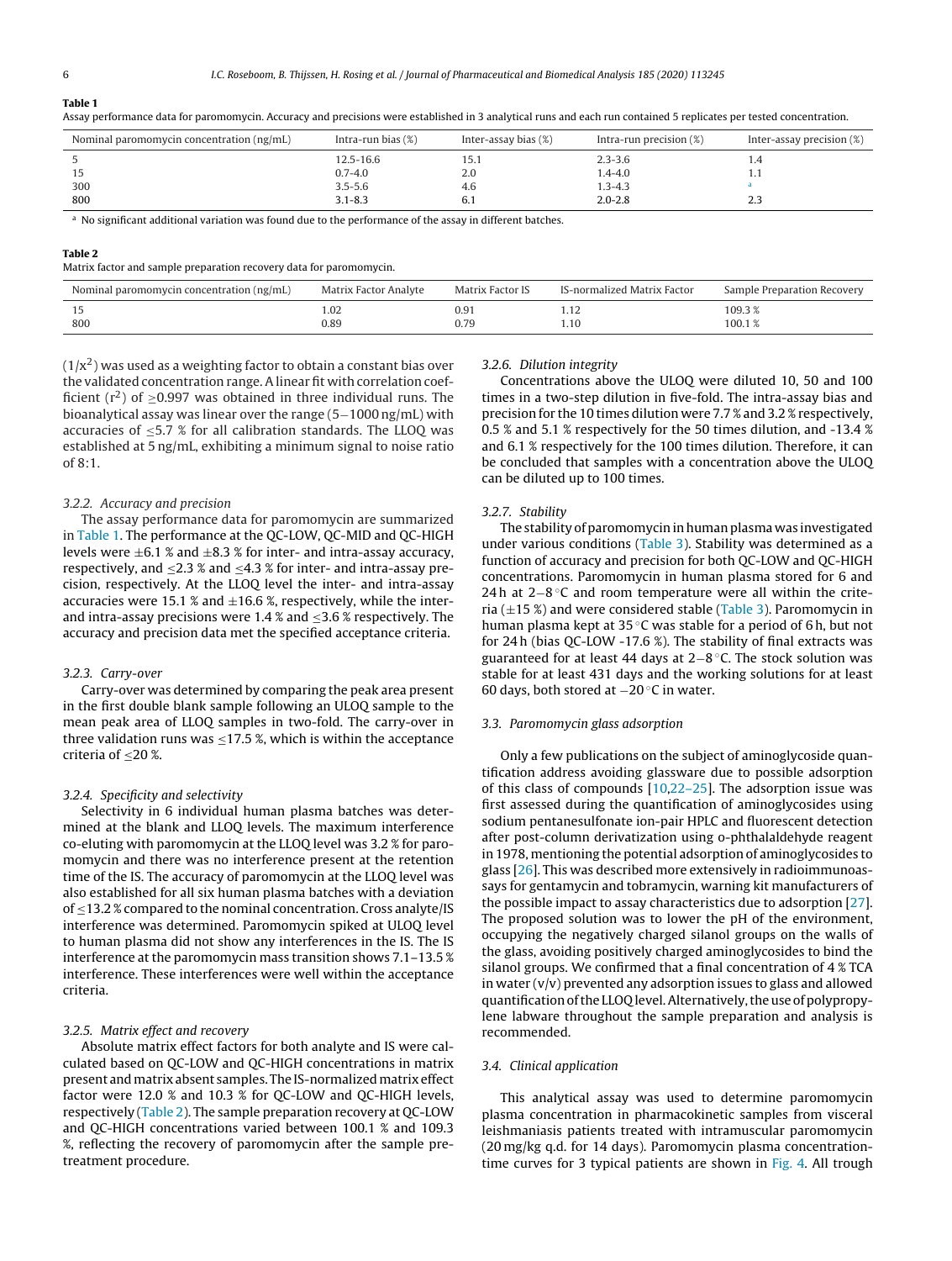<span id="page-6-0"></span>

|--|--|

|  |  |  |  |  | Stability data for paromomycin (n=3 per quality control level) expressed in accuracy (bias %) and precision (coefficient of variation). |  |  |  |  |
|--|--|--|--|--|-----------------------------------------------------------------------------------------------------------------------------------------|--|--|--|--|
|--|--|--|--|--|-----------------------------------------------------------------------------------------------------------------------------------------|--|--|--|--|

| Conditions                         | Matrix                                                                                                        | Nominal concentration (ng/mL) | Bias $(\%)$ | $C.V. (\%)$ |
|------------------------------------|---------------------------------------------------------------------------------------------------------------|-------------------------------|-------------|-------------|
| $-20$ °C, 431d                     | Stock                                                                                                         | 100,000                       | 2.5         | 4.9         |
|                                    |                                                                                                               | 15.0                          | 11.1        | 5.4         |
| $-20$ °C, F/T 4 cycles             |                                                                                                               | 800                           | 12.2        | 3.1         |
|                                    |                                                                                                               | 15.0                          | $-6.0$      | 3.1         |
| 35 °C, 6h<br>35 °C, 24h            |                                                                                                               | 800                           | 1.0         | 5.8         |
|                                    |                                                                                                               | 15.0                          | $-17.6$     | 4.0         |
|                                    |                                                                                                               | 800                           | $-10.6$     | 2.6         |
|                                    |                                                                                                               | 15.0                          | 14.9        | 3.9         |
| $-20$ °C, 104 days<br>Human plasma |                                                                                                               | 800                           | 0.7         | 3.2         |
|                                    |                                                                                                               | 15.0                          | $-2.7$      | 4.3         |
| RT, 6h                             | Human plasma<br>Human plasma<br>Human plasma<br>Human plasma<br>Human plasma<br>Human plasma<br>Final extract | 800                           | 3.9         | 0.4         |
| RT, 24h                            |                                                                                                               | 15.0                          | 1.8         | 6.4         |
|                                    |                                                                                                               | 800                           | 3.6         | 4.6         |
| $2 - 8$ °C, 24h                    |                                                                                                               | 15.0                          | 12.9        | 2.7         |
|                                    |                                                                                                               | 800                           | 7.4         | 1.4         |
|                                    |                                                                                                               | 15.0                          | 11.6        | 1.4         |
| $2 - 8$ °C, 44d                    |                                                                                                               | 800                           | 5.0         | 3.6         |

Abbreviations: C.V. = coefficient of variation; d = days; F/T = freeze/thaw cycles; h = hours; RT = room temperature between 20 and 25 ◦C.



**Fig. 4.** Concentration of paromomycin in human plasma versus time after paromomycin administration on day 1 and day 14 of the treatment in 3 patients.

samples after the first drug administration  $(t=0 h$  and  $t=24 h$ ) were quantifiable and above 100 ng/mL, which is well above the LLOQ level. Previous pharmacokinetic studies failed to quantify these trough concentrations due to a lack of sensitivity of the bioanalytical assay [[28,29\].](#page-7-0) Aminoglycoside pharmacokinetics are characterized by large variability between regions and populations; moreover, lower paromomycin mg/kg regimens have been licensed for the treatment of visceral leishmaniasis in India. The here presented assay enables the quantification of trough concentrations, also in patients that have been lower exposed than the patients in the current clinical application. Taking into account the demonstrated dilution integrity for concentrations above the ULOQ, this method is shown to be applicable for the quantification of paromomycin in clinical pharmacokinetic studies.

## **4. Conclusion**

A fast and simple highly sensitive bioanalytical assay for the quantification of paromomycin in human  $K<sub>2</sub>$ -EDTA plasma was developed and validated. The validated range of the assay is 5−1000 ng/mL using a stable isotope as the internal standard. This bioanalytical assay for paromomycin has a ten-fold lower limit of quantification compared to previously reported assays for paromomycin, while using an ion-pair LC system with simplified sample preparation. The assay setup consists of TCA protein precipitation as sample preparation, an isocratic ion-pair LC system connected to

a QTRAP 6500 equipped with ESI in positive ion mode. Furthermore, the method maintained a high assay performance for the validated ranges in terms of linearity ( $r^2 > 0.997$ ), accuracy and precision. Paromomycin was adsorbed by glass, lowering the sensitivity of the assay. Using a high concentration of TCA and/or the replacement of glass with polypropylene material solved the adsorption issue.

# **Funding**

The authors declare no conflict of interest related to this study. This study was performed within the AfriKADIA project which is part of the EDCTP2 programme supported by the European Union (grant number RIA2016S-1635-AfriKADIA). TD was supported by a personal Dutch Research Council (NWO)/ZonMw Veni grant (project no. 91617140).

#### **CRediT authorship contribution statement**

**Ignace C. Roseboom:** Methodology, Investigation, Writing original draft, Writing - review & editing. **Bas Thijssen:** Conceptualization, Methodology, Validation, Writing - review & editing, Supervision. **Hilde Rosing:** Conceptualization, Methodology, Validation, Writing - review & editing, Supervision. **Jane Mbui:** Resources. **Jos H. Beijnen:** Conceptualization, Methodology, Validation, Writing - review & editing, Supervision. **Thomas P.C.**